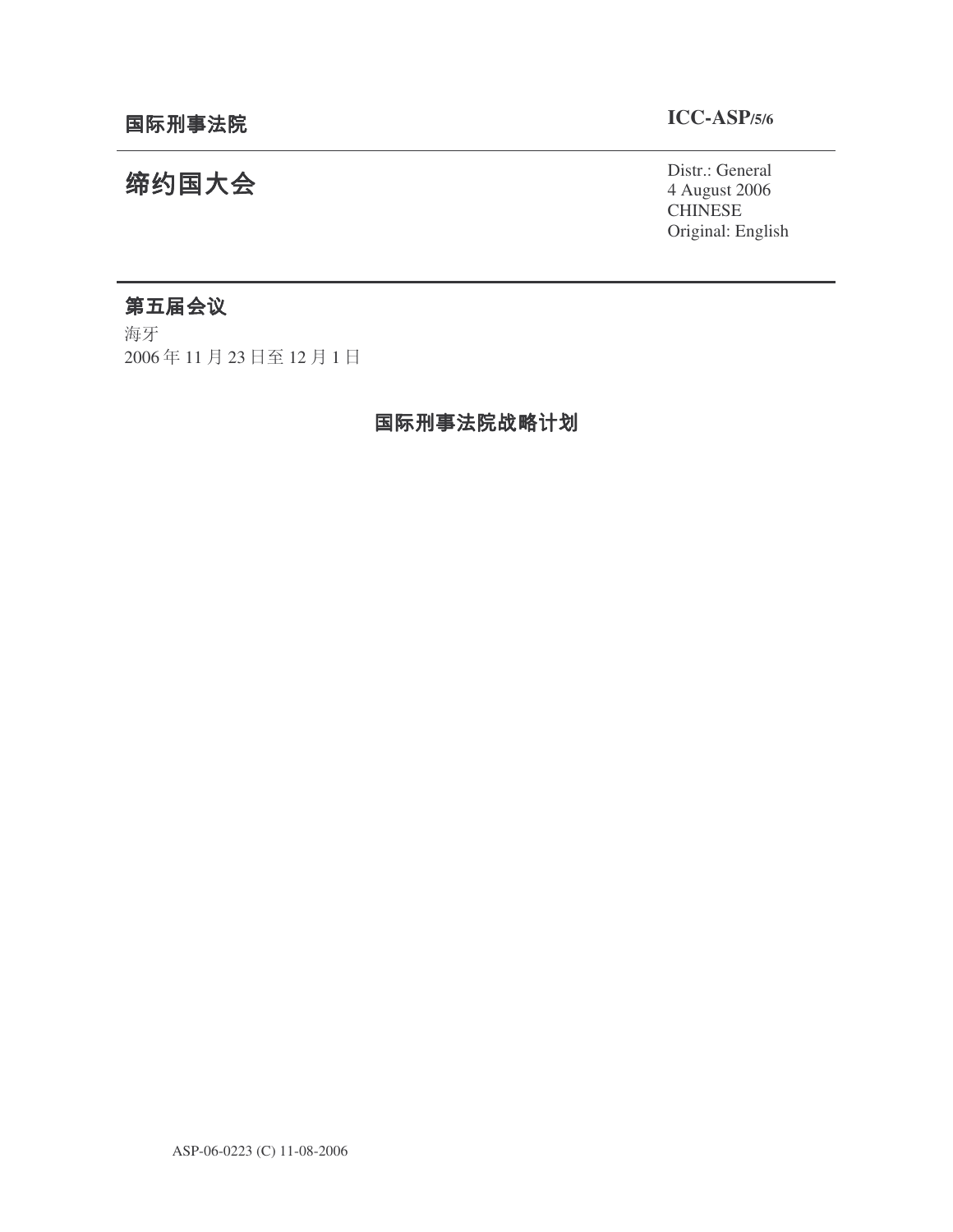## **I.**

1. 设立国际刑事法院的《罗马规约》于 2002 年生效。第一批法官、检察官、 书记官长经过选举产生,并于2003年就职。在法院的头三年期间,当选的官员 和工作人员在各国的支持下将《规约》的文字变成了一个发挥着职能的永久 性 国际司法机构。现在法院是一个正在运 转着的实体,调杳和起诉那些国际上所 关心的最严重的罪行。

2. 《罗马规约》体现了对法院工作的极高期待。《规约》设想法院将尤其是 有助于结束犯有最严重的国际罪行的罪犯 逍遥法外、有助于防止这种犯罪,并 有助于持久地尊重和 执行国际司法。这第一个战略计划将有助于法院成功地 实 现这些目的。

3. 这一战略计划为今后 10 年特别是今后三年法院的活动提供了一个共同的框 架。战略 计划制定了清晰的方向和重点, 将指导法院完成《罗马规约》的使 命。在这一过程中, 计划将确保法院活动持续 的内部协调。法院还打算通过围 绕着这一计划而进行的交流,进一步加强与各国、国际组织和民间社会的重要 关系。

4. 这一计划包含法院的使命说明、大目标和具体目标。在实施这一 计划的过 程中, 法院将进一步制定实现具体目标的战略。这 些战略中有些已经完成或处 于制定工作的后期阶段, 如起诉战略, 对外关系、宣传和外延综合战略, 一项 单独的外延战略以及信息和通信技术战略。

5. 以下部分阐明了战略 计划的背景、法院的使命、其大目标和具体目标, 以 及将计划付诸实施需要采取的步骤。

#### II. 在国际刑事法院背景下的战略规划

6. 国际刑事法院是一个独特的组织。它是世界上第一个和唯一 的一个永久性 国际刑事法院。这一计划是根据在法院具有特点的背景下而制定的, 这些特点 包括:相对于其他各方来说法院的独立性 及与其它机构的相互依赖性、调查的 复杂性和具有的挑战性、反映出法院内部不同独立性的"一个法院"的原则, 以及法院是一个新机构的特性。

#### **A.**

7. 法院是一个独立的司法机构,负责对最严重的国际犯罪 进行调查、起诉和 审判。它并不是联合国或任何其他政治机构的一部分。其独立的、纯粹 的司法 性质是法院作为一个既公平 又平等地应用法律准则的机构所具有的 基本界定特 性之一。

8. 虽然是独立的, 法院仍然与各国、国际组织和民间社会有着相互依赖的关 系。在其活动的所有阶段,法院在各个领域依靠其它行为主体的重要支持和合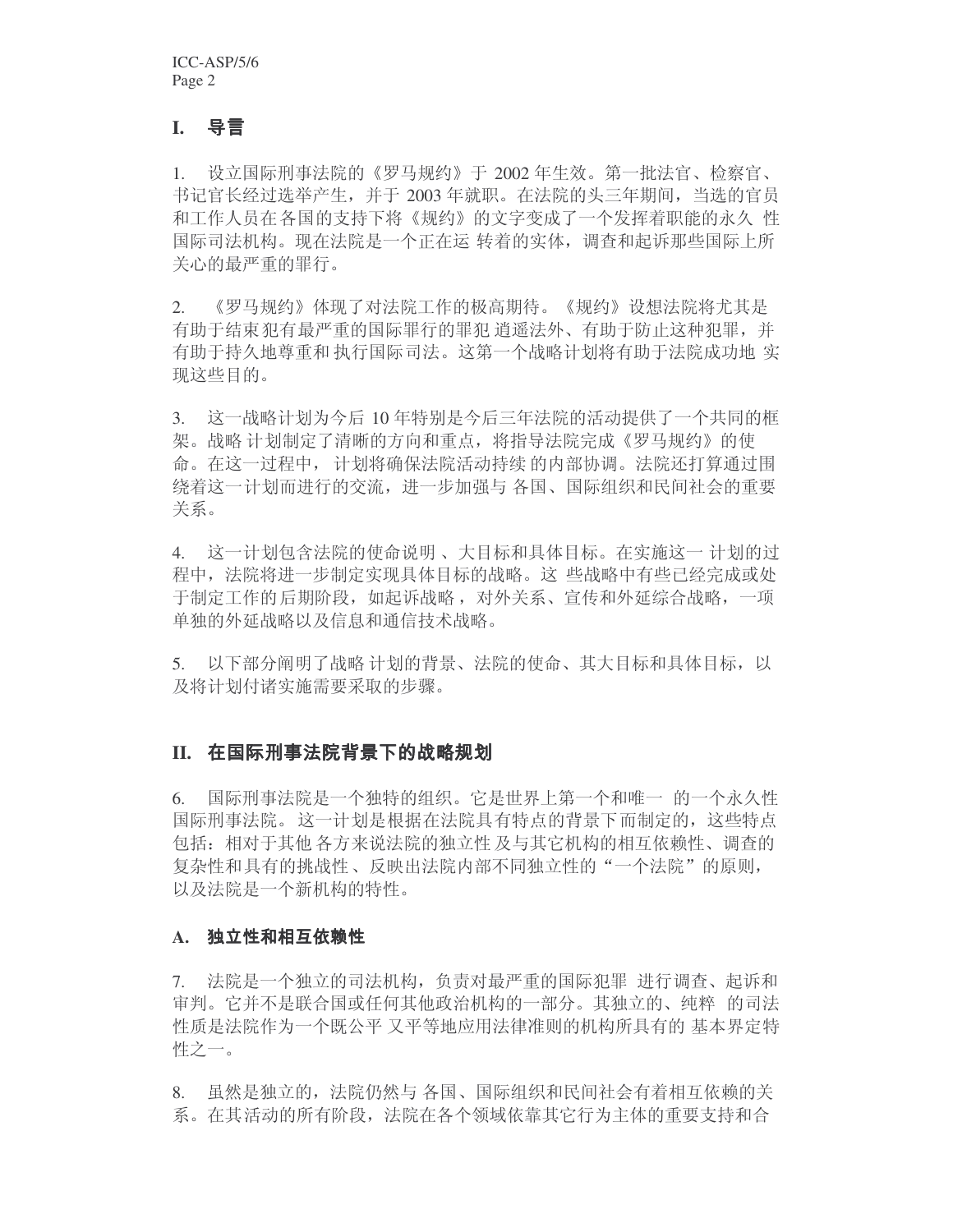作。这些领域包括, 证据采集、逮捕并移交人员 以及执行判决。人员的逮捕和 移交是一个紧迫的合作问题, 因为没有 各国和国际组织在逮捕方面的支持就不 可能有审判。在法院针对乌干达的情势发布了第一批逮捕令之后的一年中, 逮 捕令中所涉及的所有五名人员仍然未被逮捕。

9. 战略计划认识到, 法院可以积极努力地获得它所需要的某些支持, 例如通 讨签订合作协议。然而,法院的成功在很大程度上取决于 各国、国际组织和民 间社会提供帮助的意愿和能力。

10. 为了取得成效,这个系统中的不同部分必须相 互理解和相互合作。法院承 诺对其作用和职能进行解释,其中包括接触新的受众,同时也保证与 各国和其 他利益攸关者保持对话。法院还可以按照《规约》和法院的国际协议分享其他 信息, 以帮助各国、国际组织或民间社会实现共同的目的。虽然战略计划要归 法院所有, 这一点十分重要, 但是计划也必须享有充分的外部支持。因此在制 定战略计划的过程中, 法院寻求并采纳了各国和其他关键各方的反馈意见。

#### B. 复杂和富有挑战性的调查工作

11. 法院在成立后的头三年中对三个情势 进行了复杂的调查工作, 即: 乌干 达、刚果民主共和国和苏丹达尔富尔。这些调查正在三个不同 的国家进行, 所 有这些国家都远离法院总部,而且每项调查都遇到了特殊的困难 。 法院正在冲 突不断的情况下开展活动, 使安全成了一个时刻存在的问题。

12. 法院开展某些调查工作的地方 是在地形复杂的边远地区, 是在有着不同的 文化和多种地方语言的地区, 将来法院可能在更为不同的情况下 进行调查和有 关活动。法院必须具有灵活性,以便对法院参与或可能参与的情势做出充分的 反应。

13. 战略计划确定了今后三年的目标,这些目标反应出了 在实地的活动。除了 进行调查外,法院在实地还必须: 确保工作人员、被害人、证人和其他因调查 处于危险中的人员的安全; 就其调 杳和诉讼活动与 当地居民进行有效的沟通; 确保高效率、灵活的行政和业务支持: 并且制定出完成其法定使命, 特别是涉 及到被害人、证人和调查或审判对象的使命的政策。为了有助于 这些实地活 动, 法院采取了不同的向 实地派驻机构的形式, 并将为其活动和资源寻找最佳 地域地点。

#### **C.**

14. 为了保证诉讼的根本公正性, 法院机构内部的一些单位和个人是独立运作 的。检察官办公室作为法院的一个单独的机关独立行事。公设被害人律师办公 室和公设辩护律师办公室虽然 出于管理的目的而同在书记官处内,但是 他们是 作为两个独立的办公室而运作的。法官在履行其司法职能时是独立的。

15. 即使是在独立的情况下, 工作人员和被选出的官员 也是同一个机构的各个 部分,并且负有共同的使命。在共同关心的事务上,他们作为一个法院而在一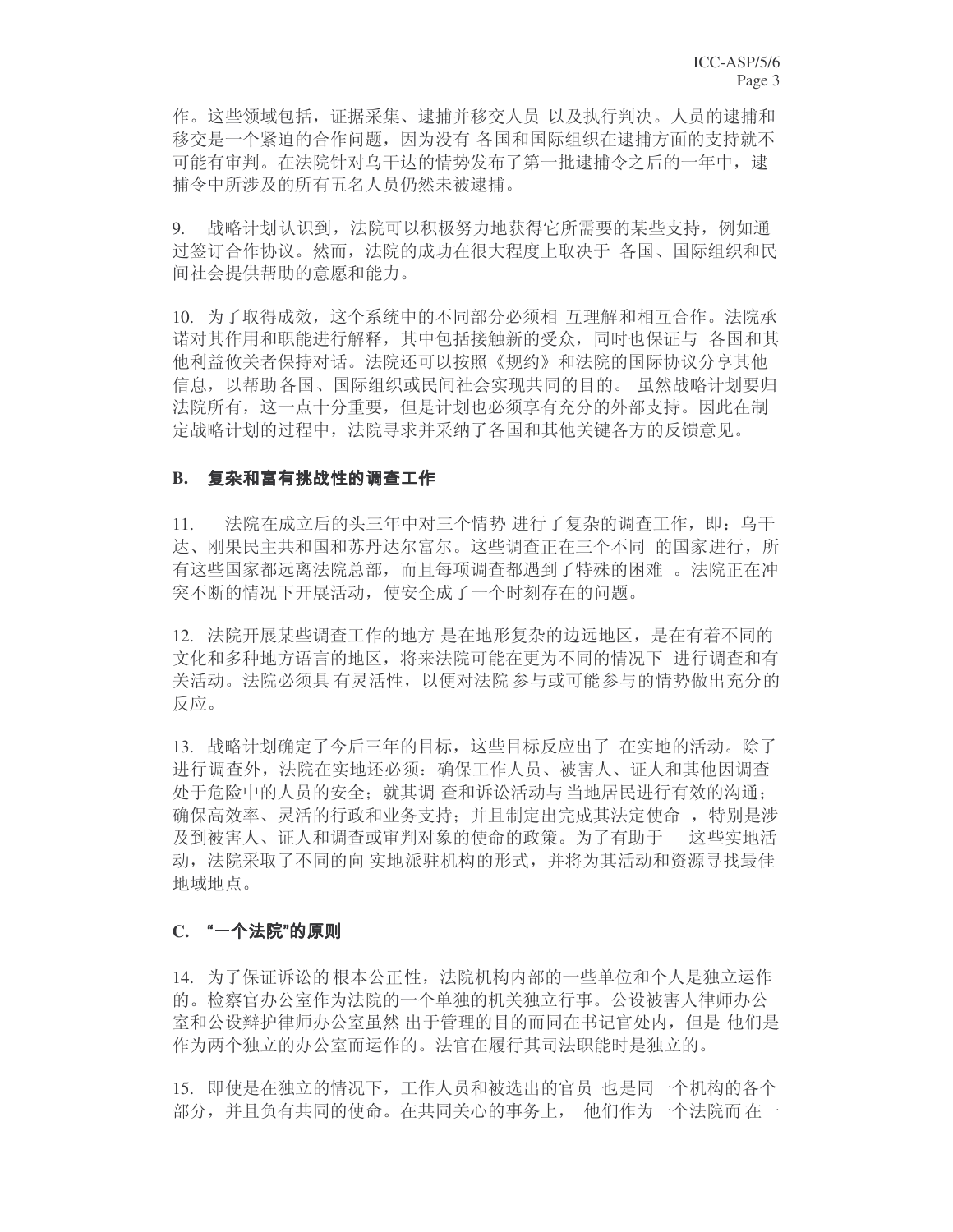ICC-ASP/5/6 Page 4

起工作。在最高层,由院长、检察官和书记官长组成的协调理事会协调法院的 各种活动, 包括制定本战略计划。

16. 战略计划为法院的活动提供了一个共同的框架。它确定了法院的使命以及 共同的大目标和具体目标。它最大限度地综合了法院的不同活动,同时尊重 《规约》下的必要独立性。战略计划与解决检察官办公室面对的独特问题的一 项单独起诉战略相协调。战略 计划不能指导法律的解释和运用。然而, 为促进 公正、公平的诉讼提供了所必需的行政和其他框架。

#### **D.**

17. 法院仍然处在非常初期的阶段, 在两个案件中, 法院通过发布逮捕令已经 完成了它第一阶段的活动。在第一个案件中, 在乌干达已经对其发出了逮捕令 的五个人现在仍未被逮捕。在第二个案件中, 也就是刚果民主共和国的情势, 被法院通缉的人已被逮捕并在 2006 年 3 月移交给了法院。法院不久将进行第一 次审判。法院的《规约》和《程序和证据规则》包含了许多刚刚开始在实际中 使用的创新做法,特别是在被害人参与和赔偿方面。

18. 制定战略计划的目的是要帮助法院在 设计自己的未来方面 早作准备 。同 时, 法院期望继续从它今后几年的实践中汲取经验教训。战略计划将定期更新 以便纳入所取得的经验教训。

#### **III.**



19. 《罗马规约》确立了法院的使命。对于法院使命的说明表明法院 将如何实 现《罗马规约》的宗旨,并反应了法院开展工作的背景、其核心职能以及 它预 期要产生的影响。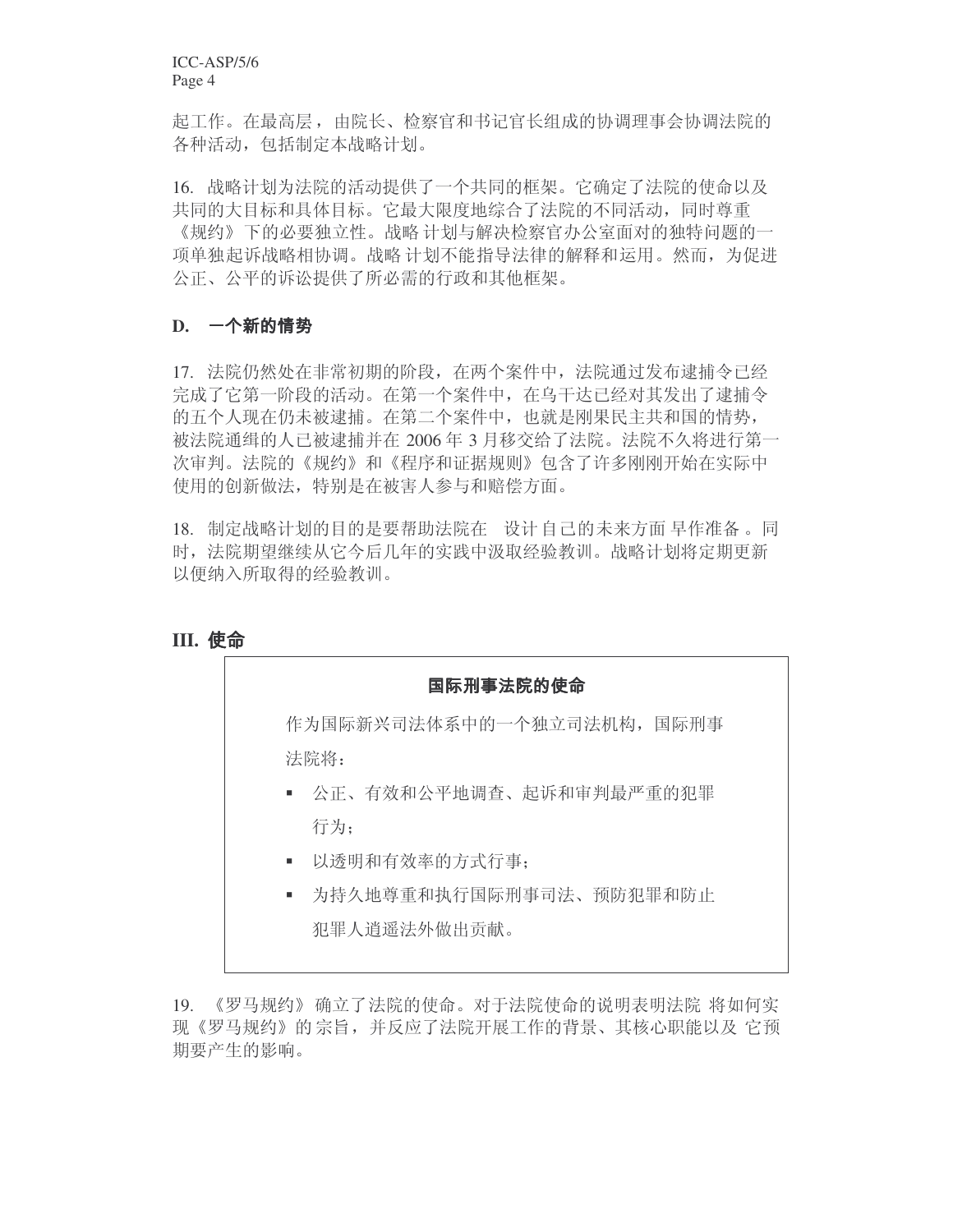20. 法院是涉及各国、国际组织、其他国际法院和非政府组织的正在形成的国 际司法体系的一部分。正如《罗马规约》序言中所反映的, 这一 体系也要适合 与世界和平、安全和福祉有关的国际法的广泛体系。

21. 在国际司法体系内, 国际法院具有一种特殊的中心作用, 法院是一个独立 的对各国法院 起补充作用的司法机构。它不 是对任何犯罪都进行惩治,它只惩 治关系到国际社会整体的最严重的犯罪。它是 作为最后关口的法院, 只对国家 管辖权不情愿或不能真正处理的情势采取行动。为了产生效果, 法院需要在正 在形成的体系内与其他各方进行合作,特别是各国、国际组织和民间社会。

22. 法院的核心职能是进行调查、起诉和审判。进行 这些活动的方式对法院实 现《罗马规约》的 宗旨是根本 性的。法院 只有使其活动公正、有效和不偏不 倚,才能实现这些宗旨。

23. 通过调查和诉讼, 法院将协助确保将最严重的国际罪行的犯罪人 绳之以 法, 在这样做的时候, 意在 使法院有助于防止犯罪和 始终尊重和执行国际司 法。其他的核心活动如深入当地人群将对法院 为尊重和执行司法以 预防止犯罪 和防止罪犯逍遥法外做出贡献而产生影响。

24. 所有法院的活动都受到基础设施的支持,这一基础设施 在如安全、人力资 源、信息和通信技术、公共信息以 及预算和财务方面履行必要的职能。法院行 政管理的有效性直接影响到其履行核心职能的能力。在国际组织日益重视改进 它们的行政管理的时候,法院致力于在它所有的行动中 具有最高标准的透明度 和效率。

#### **IV.** 战略目标和目的:

#### 战略目标

#### **目标 1: 司法的质量:**

根据《罗马规约》和最高法律标准,开展公正、有效和迅速的公开诉 讼,确保所有各方充分行使自身的权利。

#### 目标 2: 声誉良好、获得充分支持的机构:

进一步增强对法院的意识,保证对法院的正确理解,加强对法院的支 持。

#### 目标 3: 公共管理的楷模

精简结构和程序,同时保持灵活性,保障问责机制;在一种充满关爱 的环境和没有官僚习气的文化中, 依赖充分合格、有积极性的工作人 员,以最少的资源实现预期的成果。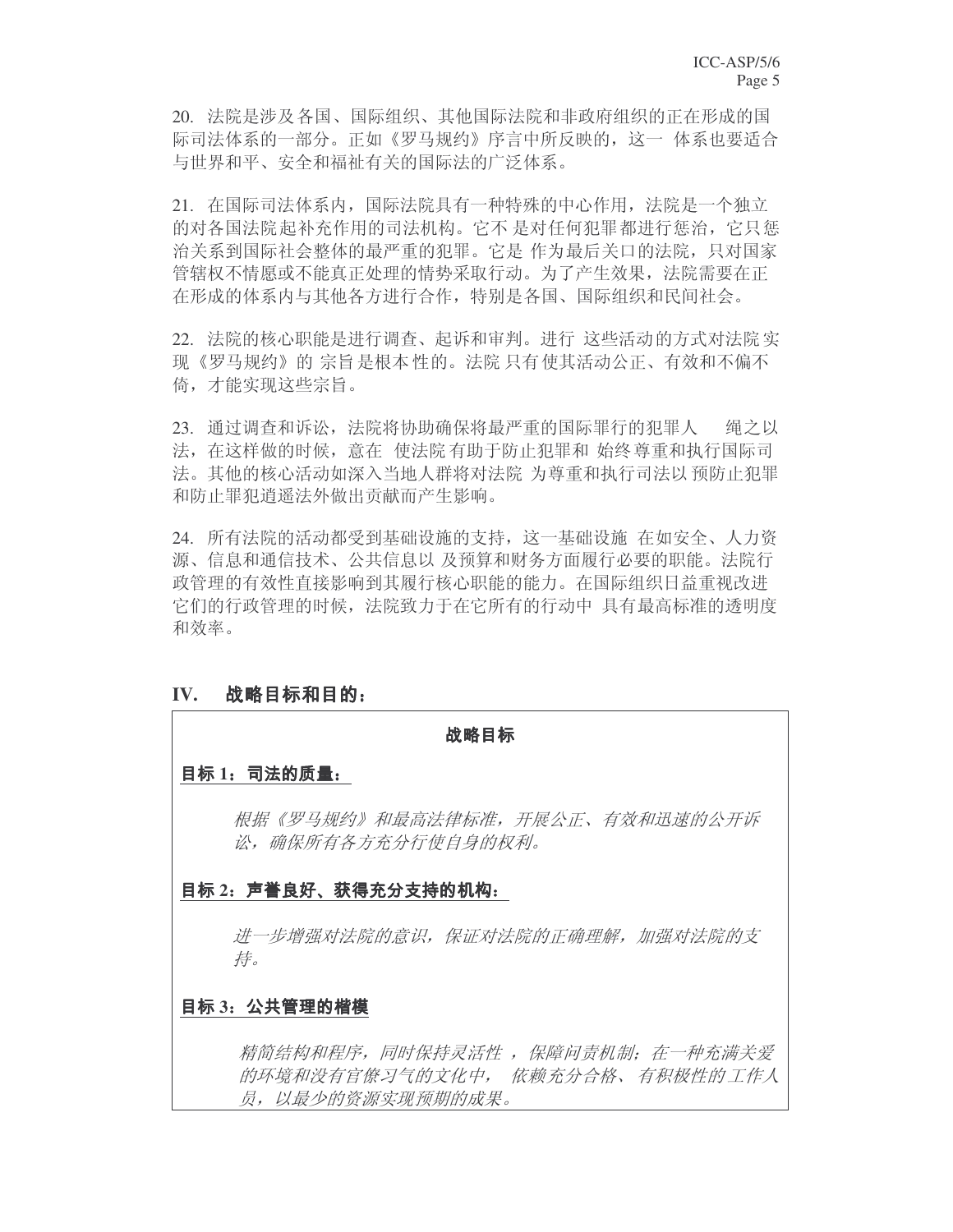25. 法院为完成它的使命确定了三个战略目标。这三个战略目标互相紧密相连 并互为补充。法院不能单独取得一个目标,但将努力争取同时取得三个目标。

26. 第一个目标是确保法院核心诉讼活动的出色宗成。这将要求为诉讼进行准 备的调查活动也要出色。在进行其核心活动时,《罗马规约》一直是法院的总 体指南。

27. 第二个目标包括两个同样至关重要的内容。第一, 如果法院要履行它的使 命, 必须得到合作和支持。第二, 对外关系, 公共信息和外延本身就是法院的 核心活动, 这对确保外界看 到正义得到伸张是必要的。法院许多为了取得这一 目标的活动都是在法院 2005 年所通过的关于对外关系、公共信息和外延的综合 战略框架内进行的。

28. 第三个目标反映 出法院的组织形式对其进行业务活动的能力是至关重要 的。像第二个目标一样,成为公共管理机构的楷模涉及两个方面。 适当的行政 管理结构和程序以及合格和 有积极性的的工作人员, 每一项对于完成法院的使 命都是必须的。

29. 为了达到这些目标, 法院已确定了 30 个具体战略目标, 每一个具体目标都 与一个特定的大目标相联系,但也有助于 提高法院达到其他大目标的能力。这 些具体目标已分 解成今后三年的具体目标,以及在 今后 10 年内将要实现的目 标。许多 10 年的目标反映了实现相应的三年目标之后的活动的进展, 其他的目 标或是需要三年以上来实现或不是现时的优先重点。

#### 目标 1: 司法的质量:

根据《罗马规约》和最高法律标准进行公正、有效和迅速的公开诉讼,确保所 有各方充分行使自身的权力。.

#### 1-3 年的优先目标:

• 1. 根据获得的外部合作, 在现有新的情势中, 对开展四至六 项新的案 件调查和两个案件的审判。(从2006年7月至2009年7月)

30. 对今后 10 年将要提交到法院的案件数量事先不能做出精确预测。正如其起 诉战略所决定的,检察官办公室期望对四至六个新的案情进行调查,并在 2006 年7月至2009年7月之间起诉两个案件。调查的案情可能会放在当前提交法院 的情势中或放在新的情势中。实际将提交到法院的案件的数量 在很大程度上取 决于一系列的因素,包括 各国、国际组织和民间社会的合作和支持。特别是, 将进行审判的数量将依赖于 各国和国际组织在逮捕和移交人员方面的支持, 这 一点十分关键。

• 2. 建立应对所有安全风险的系统, 努力按照《罗马规约》对所有参与 者提供最大限度的安全。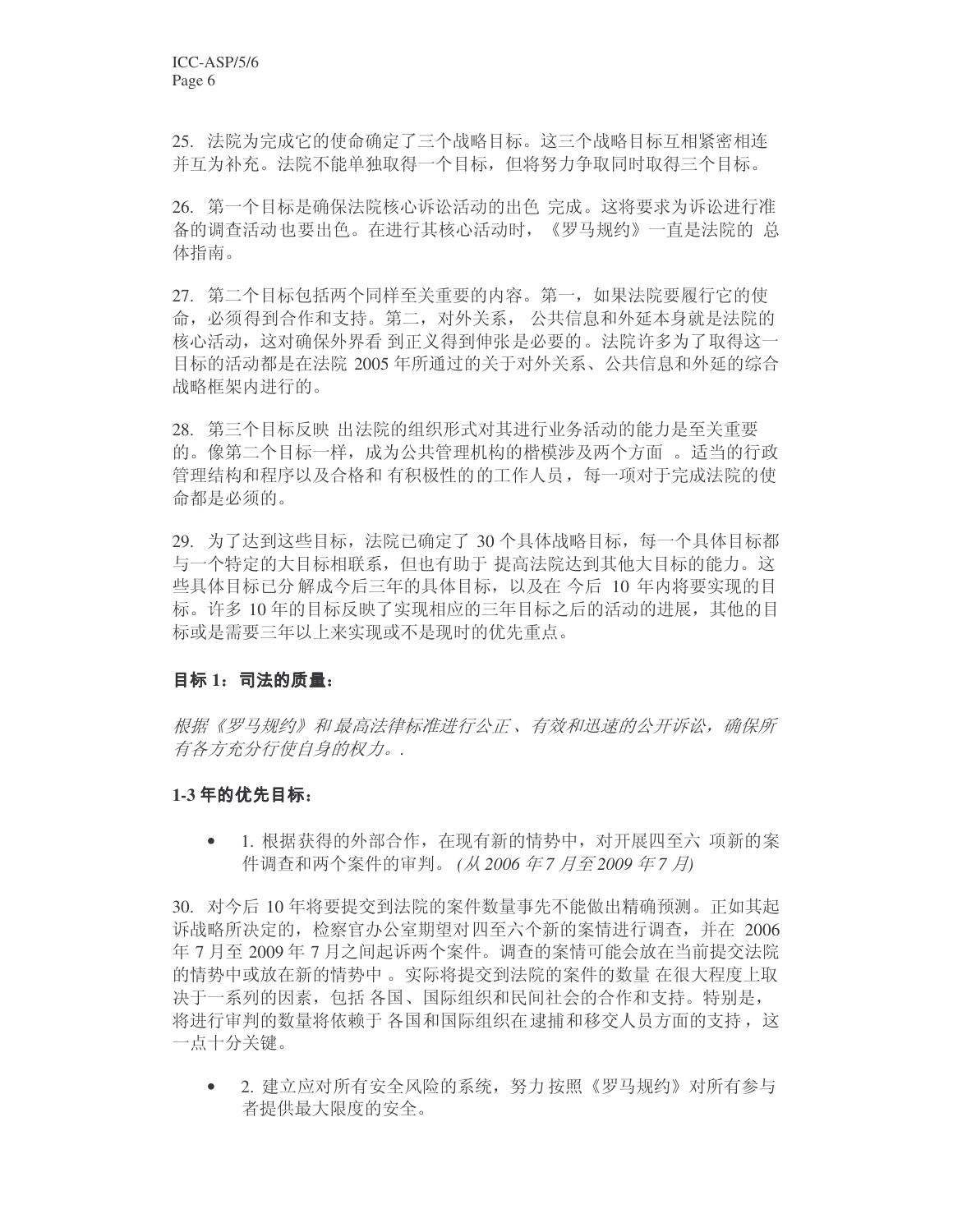31. 根据《罗马规约》,法院必须采取措施确保参与诉讼的人员的安全,特别 包括证人、被害人以及由于证人提供的 证言处于危险 中的那些人。法院的调查 经常在发生冲突的情况下进行, 这进一步增加了采取充分安全措施的重要性。 确保参与者的安全是包括确保工作人员和信息安全 在内的综合安全措施的一部 分。

• 3. 以尊重多样性的方式制定政策, 以便遵循《罗马规约》及《程序和 证据规则》规定的涉及到诉讼中所有参与者和受 到法院其他活动影响 的人的质量标准。

32. 《罗马规约》和附属的法律文书规定了对被害人、 证人、被告人、嫌疑人 及受法院业务影响的其他人必须遵 循的质量标准。为了达到这些标准,法院 始 终并将继续制定和执行考虑 到法院存在不同文化背景的政策。在许多方面, 例 如如何对待被害人和证人方面, 法院已制定了一系列政策。

• 4. 完成法院规模模型, 并开始与缔约国大会就法院 每年将能够处理的 案件数量展开讨论。

33. 法院必须确保为提交给它的案件做好准备,无论数量多少。因此,法院已 开发了它自己的资源规划工具,即法院规模模型。这一模型协助法院将其 所需 要的资源与其可以取得的成就联系起来,并可以预测未来的需要。法院将 在与 缔约国大会("大会")磋商之后,使用这一工具作为确定必要的人员配置水 平和其他资源的基础。法院将向 2006 年的大会及大会的预算和财务委员会报告 法院规模模型。

• 5. 为法院资源和活动的不同地域地点制定选择方案, 包括对永久办公 楼的要求。

34. 在距离发生罪行的情势较近的 地点进行诉讼, 可能会提高受影响的人群参 与诉讼的可能性、提高法院各种活动的效率以及法院可以完成其使命的程度。 当前, 法院在调查进行的地点或离这些地点较近的地方 保持实地办事处以及有 助于向实地做出 布署的后勤人员。根据法院的经验, 需要在实地配备不同形式 的人员以最好地为其使命服务, 这取决于提交到法院的情势的性质、调查和诉 讼的阶段以及正在考虑中的特殊职能和资源。法院尚未在其海牙的总部进行它 的第一批审判: 法院现仍然在为这样的可能性做着计划, 即法官将决定在东道 国以外的地点进行未来的诉讼。通过 系统地阐述 和分析按有关标准对资源和活 动的不同分配所产生的影响, 法院将在与缔约国大会磋商后, 为其业务的地域 安排寻求一种协调和全面的做法。

#### 10年的具体目标:

• 在法院规模模型的基础上与缔约国大会磋商, 将法院计划的资源需要 与今后几年将进行的一些案件和调杳联系起来。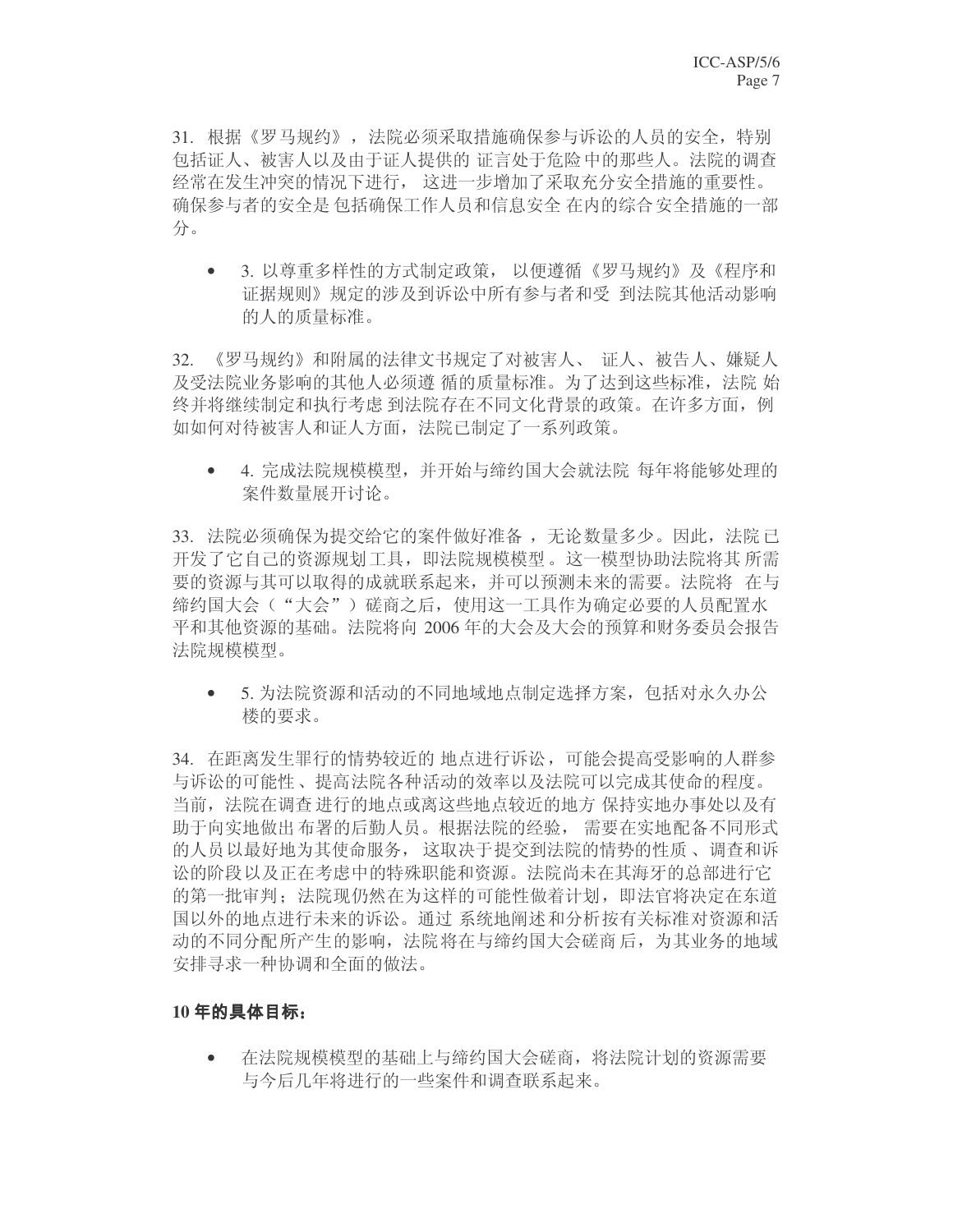• 对资源和活动进行符合法院使命的地域分配。

## 目标 2: 声誉良好、获得足够支持的机构

进一步提高对法院的意识,树立对法院的正确理解,并增加对法院的支持。

#### 1-3 年的优先具体目标:

• 6. 在受影响的社区树立与法院活动阶段相适应的认识和理解水平。

35. 深入受处于调杳中的情势影响的当地人群是法院的一项优先重点, 也与其 确保司法职能的目标有关。在每种情况下, 法院旨在使当地社区参与适当的、 有效果的双向交流,以便提供关于其作用和活动的准确信息,并使 外界能够参 与司法诉讼。

36. 法院的外延活动必须适 应法院进行活动的背景, 包括安全形势、调查或诉 讼所处的阶段以及法院 受众的不同需要。因此,法院制订了不同形势下不同 的 外延战略。法院将向 2006 年的大会提交关于外延的全面战略。

• 7. 建立针对情势的 机制来提供所有必要的合作, 特别是在逮捕和 移交 人员方面。

37. 尽管所有形式的合作对法院都是必要的, 但法院当前的优先重点是取得与 处在调查中的情势或审判有关的充分合作。这样的合作可能采取许多形式, 包 括机构或后勤支持, 以及与诉讼的合作。在需要针对具体形势的合作的不同方 面中, 最紧迫的问题是 在逮捕和移交待审判 人员方面的 支持。根据《罗马规 约》, 法院将提前履行其对外关系职能以获得必要的支持, 如通过与 各国和国 际组织签署合作协定。

• 8. 通过加强与利益攸关者的交流和相互理解, 不断地加强对法院的支 持,同时强调法院的作用及其独立性。

38. 法院的主要对话者包括各国、国际组织(包括区域组织)和民间社会。法 院使用的确保与其进行有序对话的手段, 包括定期举行外交情况介绍会, 参与 联合国或其他国际组织和区域组织的会议 并向他们提交报告, 在法院总部举行 会议和在全世界出席利益攸关者 的会议或情况介绍会。对于确保国际司法体系 各不同方面相互了解各自的作用和活动来说,这种对话十分重要。

• 9. 建立和实施一种确保向当地和全球的受众公开所有诉讼的结构。

39. 法院的诉讼是公开的, 但须受与诸如与保护证人和被害人或保密信息问题 相关的具体法令的限制。为了使公众能看到正义得到伸张,只是公开进行诉讼 是不够的。法院还在开发和实施 它确保诉讼的公开性(包括可参与 性)的结 构。法院的网站 (http://www.icc-cpi.int) 是在全球公开诉讼和其他 进展情况的一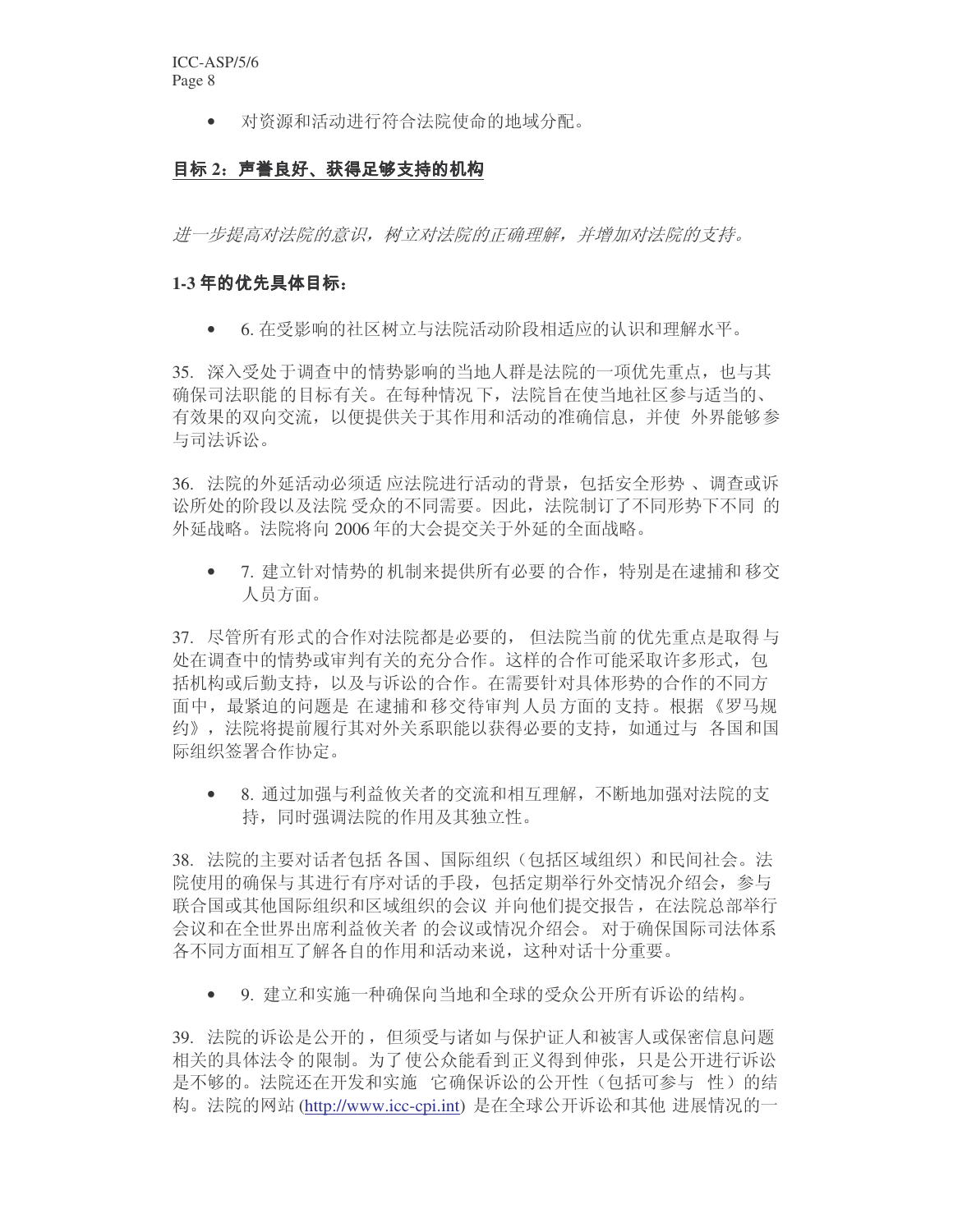种必要手段。法院还依靠 并正在进一步开发新的手段, 以直达 受众, 特别是在 受情势影响而通信可能是更富有挑战性的地区。

### 10年的具体目标:

- 与不针对某一情势的所有合作伙伴一起建立充分运作的基础设施。
- 开发和实施一种确保向当地和全球受众公开所有诉讼的结构。
- 宗成创品牌的工作。 $^1$
- 不断提高全球对法院的认识。
- 在国际刑法方面被看作是权威机构。

#### 目标 3: 公共行政管理的典范:

精简结构和程序,同时保持灵活性,保障问责机制;在一种充满关爱的环境和 没有官僚习气的文化中,依赖完全合格、有积极性的工作人员,以最少的资源 实现预期的成果。

#### 1-3年的优先具体目标:

10. 在充分了解每个机关作用的基础上, 在各机关内和机关之间建立和 明确运作良好的决策程序。

40. 法院的决策是在《罗马规约》建立的组织结构内进行 的。法院由四个机关 组成:院长会议、司法分庭、检察官办公室和书记官处。院长会议负责法院的 话当行政管理, 但检察官办公室除外, 因为检察官对该办公室有完全授权。书 记官长负责书记官处,而且是法院主要的行政官员, 在院长领导下履行其职 能, 但不影响检察官的 职能和权限。正如"一个法院"的原则所反映的 那样, 各机关的不同活动是紧密相互关联和相互依赖的。不同的机关就共同关心的事 务一起合作。在这方面,明确和运作良好的决策过程对有效果和有效率的决策 以及对法院实现其大目标和具体目标的能力来说是根本性的。

• 11. 成为一个没有官僚主义习气的行政管理机构, 重点是结果而不是过 程。必要时依赖于规章制度来保证权利或最大限度地降低风险。

41. 为了最大限度地提高效率, 法院将继续 开发灵活和注重结果的行政管理结 构和程序。通过赋予管理者决定权,并使他们为其行动负责,法院可以提高其

<sup>1</sup> 创品牌的活动是开发和保持法院自身特点的一种手段。这一活动的目的是通过在一段时间内持 续不断的信息、想法和互动来提高对法院及其存在意义、地位和差别的认识。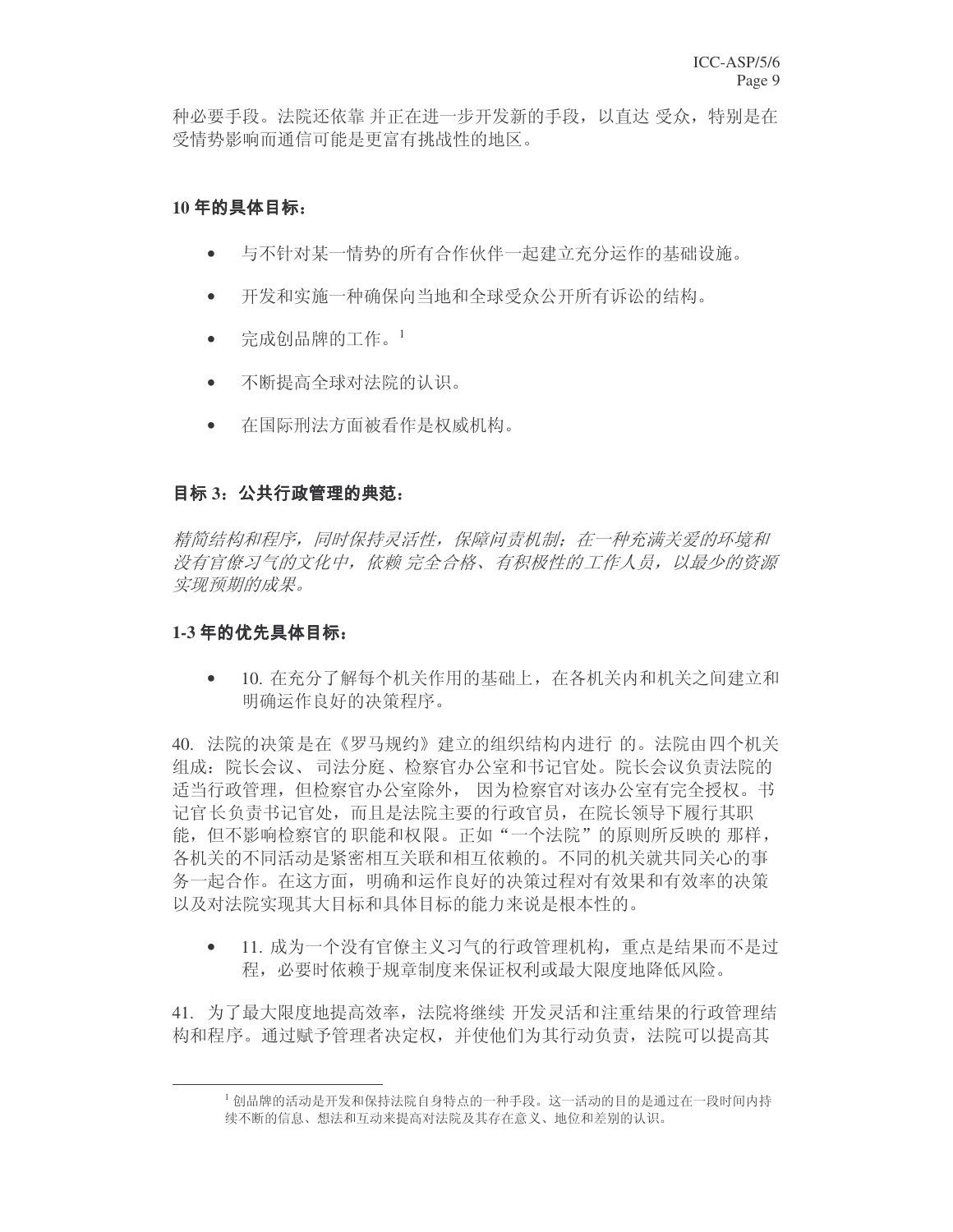活动的速度和质量, 而又不牺牲问责制。行政管理规章程序应该适应法院的需 要,而不是妨碍它,并将在需要保证权力或管理风险时成为人们的依靠。

• 12. 实施一系列相互联系的计划, 以最高的效率达到已确定的最佳质量 水平。

42. 法院管理层承诺有效率地达到事先规定的、必要的质量标准。在达到这些 标准的讨程中, 法院旨在使用必要的 最低限度的 资源。从较长远的时期来讲, 法院将在重新考虑它的业务程序的设计和进行重新设计时, 重新审议已确定的 质量标准。

• 13. 提交完整、准确和透明的预算建议, 只需缔约国大会对所提议的数 额和资源的分配做很小的调整。

43. 将一项有关完整、准确的和透明的建议 的具体目标包括进来, 反映了法院 加强财务管理的承诺。通过与大会的定期对话、开发出法院规模模型的规划和 参考工具以及提高法院业务的效率, 法院的目的是 使其提交的预算既能够被各 国很好地理解又能被各国很好地接受。

• 14. 招聘有效率、有能力和品格优秀的工作人员, 同时考虑到性别、地 域和法律体系的代表性。

44. 法院根据最高法律标准, 公正地、有效果和有效率地采取行动的能力在很 大程度上取决于它的工作人员。适当的招聘工具和战略对于法院能够依靠 完全 合格和有积极性的工作人员是至关重要的。其 他参与者也可以协助法院从代表 性不足的类别寻找和确定工作人员。法院的目标是在10年内, 在代表性方面逐 步达到目标水平, 同时根据《罗马规约》招聘符合最高标准的工作人员。

• 15. 按照《罗马规约》为全体工作人员提供可能的最大限度的保障、安 全和福利。

45. 为工作人员提供保障、安全和福利既是法院的核心价值, 又是能完成其使 命的一个必要组成部分。考虑到工作人员在实地面临的困难情况,实地安全是 一种特别的关切。除人身安全之外,法院旨在 对得到广泛考虑的涉及工作人员 安全和福利问题的一种全面理解。

• 16. 创建一种重视全体工作人员多样性价值的充满关爱的环境。

46. 法院创造一种亲切环境的目标 带出了许多其他与工作人员有关的具体目 标,包括那些与保障、福利和安全及发展和 升迁机会有关的具体目标。一种 充 满关爱的环境指的不仅是工作人员现实的工作环境,还 意味着更广泛地照顾好 工作人员,特别包括确保工作人员在工作和个人生活之间保持适当的平衡。由 于法院将许多不同个人和专业背景的工作人员汇集在一起, 重视多样性是全法 院范围内充满关爱环境的核心部分。为培育一种充满关爱的环境, 法院将制定 要求和使得管理者能用足够的时间考虑其工作人员需要的手段。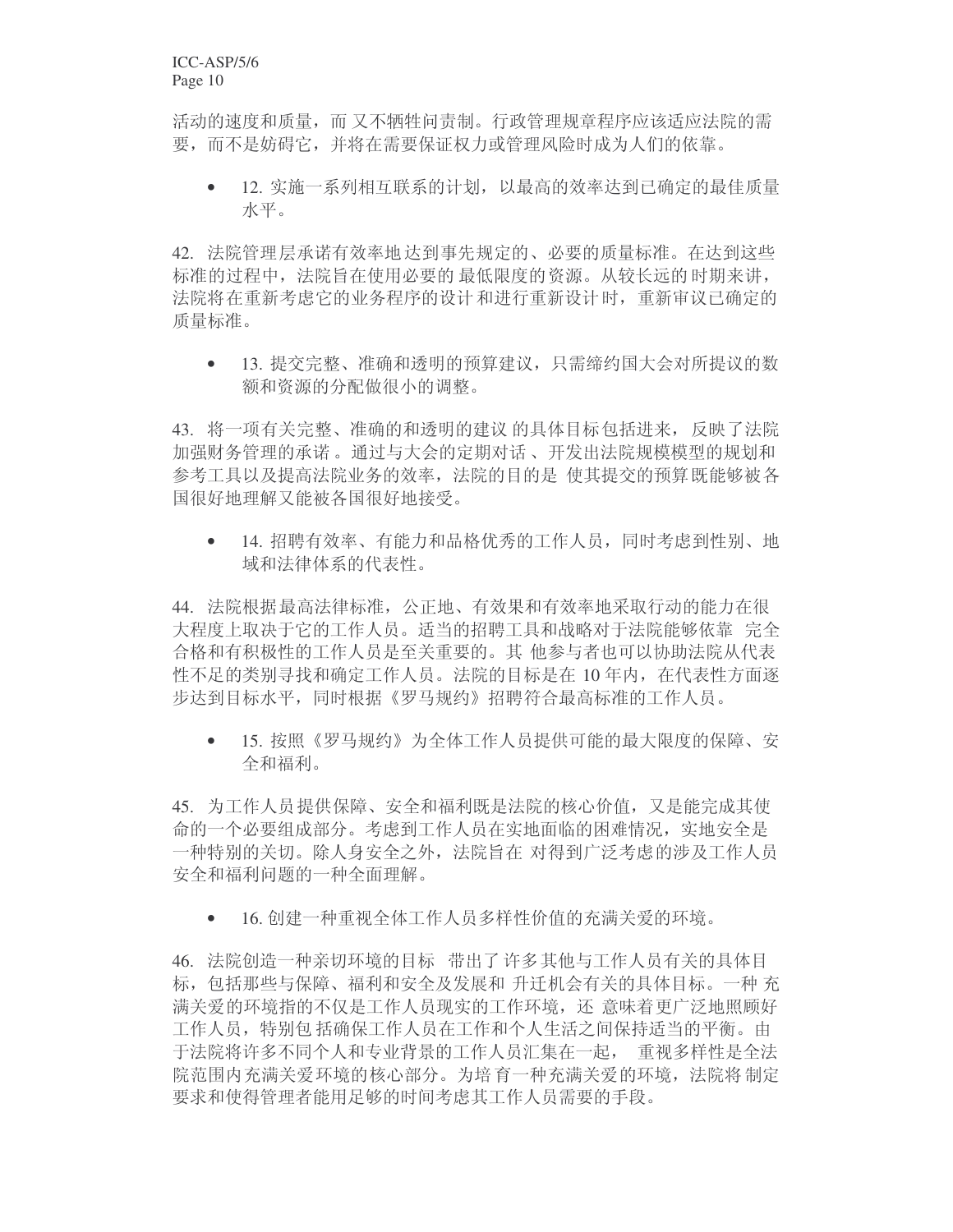• 17. 为表现好的工作人员提供发展和升迁的机会。

47. 有发展其专业技能和升迁机会的工作人员更有可能留在法院, 保持快乐并 有积极性, 这将对法院的效率和效果产生积极影响。法院将努力通过适当手段 留住表现好的工作人员。法院的目标是为表现好的工作人员提供升迁的机会, 同时在内部没有机会时, 也考虑建立一种外部安置服务的制度。

• 18. 开始创建和实行一种共同的国际刑事法院文化。

48. 组织文化是需要创建的, 而不是 理所当然就存在的。一种共同的国际刑事 法院文化是能作为"一个法院"一起进行工作的一个组织所所必要的一部分。法 院寻求创建的文化是富有活力的、注重结果的、尊重多样性、诚实、透明(同 时遵守保密规定)以及面向服务的。创建一种组织文化可能需要相当大量的时 间,但是具有高度优先性。法院准备认真制定一项逐步实现这种文化的战略。

• 19. 制定和执行一整套针对工作人员的明确的道德标准。

49. 对于法院执行其使命的能力和确保由其保护的个人, 包括被害人、证人和 其他各方福利的能力 来说,工作人员的道德表现 是至关重要的。为了确保道德 表现的最高标准,法院正在制定和执行一整套明确和易理解的标准。例如 在关 于性骚扰或其他形式的骚扰或同等就业机会 和待遇方面,法院已制定了政策。 在这些方面, 确保工作人员能得到适当培训是一个优先重点。在某些其他方 面, 法院可能需要进一步制定可行的标准。

• 20. 成为一个提供高度信息安全的"电子机构"。

50. 使用适当的信息和通信技术 既可以提高法院工作的速度,又可减少费用。 法院一直在制定一项信息和通信技术 战略,并将向 2006 年的大会报告这一战 略。信息和通信技术战略 设想了一个将法院的司法、法庭管理和行政职能完美 结合的"电子机构"。"电子机构"将能够对新的情况灵活地做出反应,同时 避免许多与以纸张为基础的 传统机构有关的费用。信息通信技术战略还制定了 法院建立一个全球通信网络的计划,这一网络将在法院总部和其实地业务之间 提供安全和可靠的联络。

#### 10年的具体目标:

- 重新审议 整个组织的 业务程序设计, 并为完成重新 设计的工作, 包括 界定所希望的质量水准。
- 创建一种共同的注重团队精神的国际刑事法院 文化,这种文化是富有 活力的、基于结果、尊重多样性、诚实、透明(但要遵守保密规定) 和面向服务的。
- 达到性别、地域和法律体系代表性的目标范围。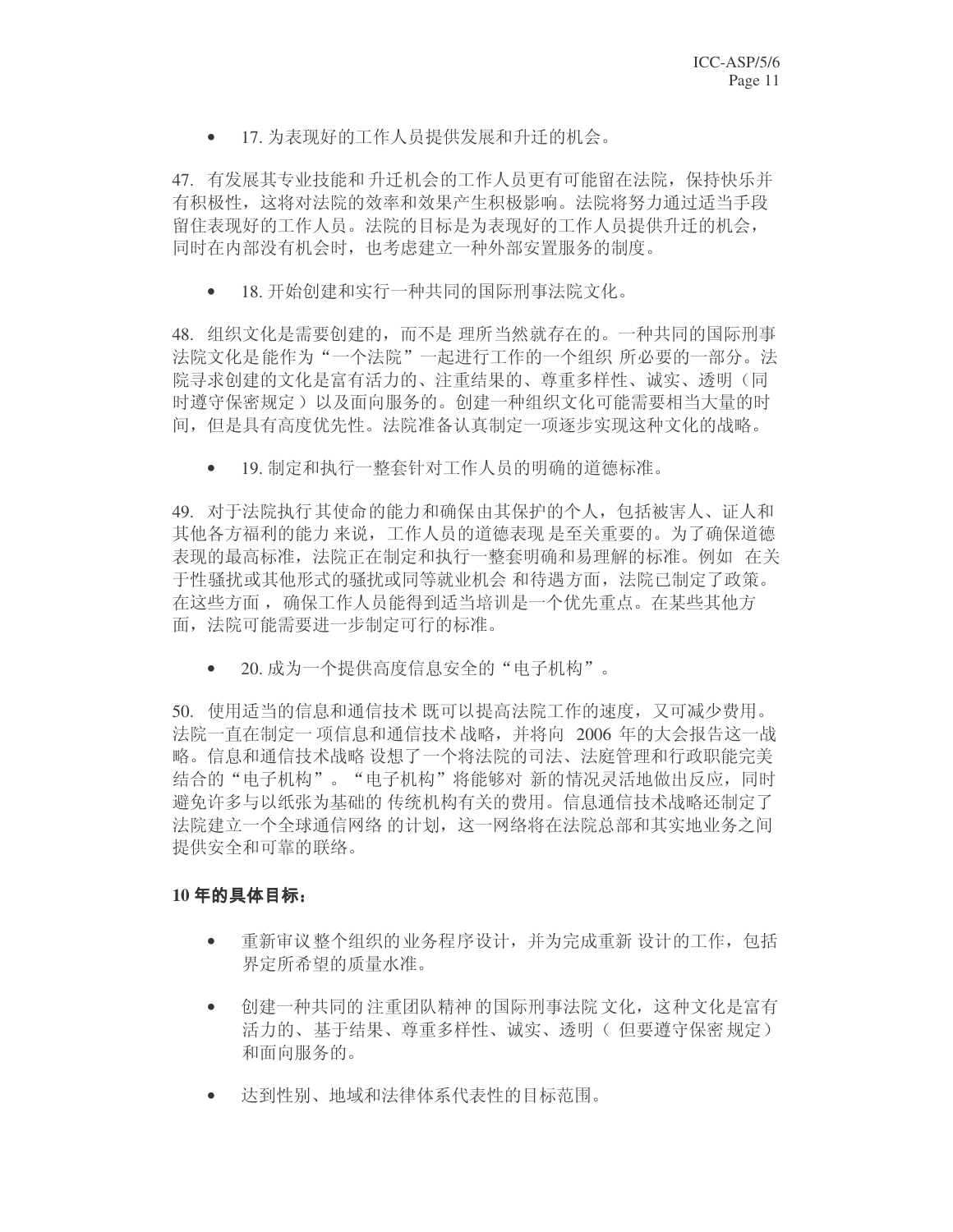● 使法院能够以两种中的任何一种工作语言进行活动。

### V. 从战略计划到行动

#### **A.**

51. 法院需要一项能跟上发展步伐 和富有活力的计划。因此,这一战略计划是 一项将不断申新的滚动计划。信息将不断地被处理,对优先重点和具体目标的 决定将由法院的高层做出。战略计划将正式地进行更新,与预算相联系的业务 计划将定期予以制定。在整个规划过程中,法院计划与外部伙伴在评估已取得 的进展方面进行合作,并讨论法院大的目标。

52. 一项计划只有转化为行动才有意义。考虑到确保协调战略方向的重要性, 法院开始制定某些战略, 如起诉战略、对外关系、公共信息和外延 的综合战 略, 一项单独的外延战略以及信息和通信技术战略, 同时 也在制定战略计划。 这些战略反映出法院打算如何实现有关的 具体战略目标。为了执行余下的具体 目标, 法院将制定新的战略, 重点是与 1-3 年间的优先具体目标相联系的战 略。

53. 每年执行战略计划的一个主要手段是通过预算。法院为 2007 年提议的预算 标志着战略计划和预算之间的第一 次全面联系。在提议的预算中,每项 方案和 次级方案都确定了预算将要为之做出贡献 的法院的战略目标。而后, 将每个具 体目标与 2007 年的预期成果和业绩指标相联系。

54. 如预算中具体目标的分配所反映的那样,2007 年法院的最大重点是进行调 杳和审判,并为制定出政策,以执行《罗马规约》主要针对被告人、嫌疑人、 证人、被害人和律师所规定的质量标准。反映在整个预算中的法院 2007 年的其 他重点包括: 建立决策程序,确保有效率地行政管理,取得足够的外部支持和 合作, 以及通过对外关系、公共信息和外延进行关于法院的交流。

55. 在今后几年,法院将继续 推进战略计划与预算之间的衔接,包括审议预期 成果和业绩指标,以根据法院战略 的具体目标进行改进。年度预算将作为一种 按年度执行计划并衡量法院在实现其目标方面成功与否的一种手段。

#### **B.** 规划工具

56. 在执行计划 时,法院将使用一些标准的规划工具,包括战略(外部)分 析、风险评估、战略和业务规划及 业绩审查。每年将向大会报告实现战略目标 的进展。法院还开发了自己的资源规划工具 ——法院规模模型——以最佳地使 用目前的资源,并尽可能地预测未来的资源需要。结合法院规模模型,该计划 将有助于对未来活动做出中期财务预测。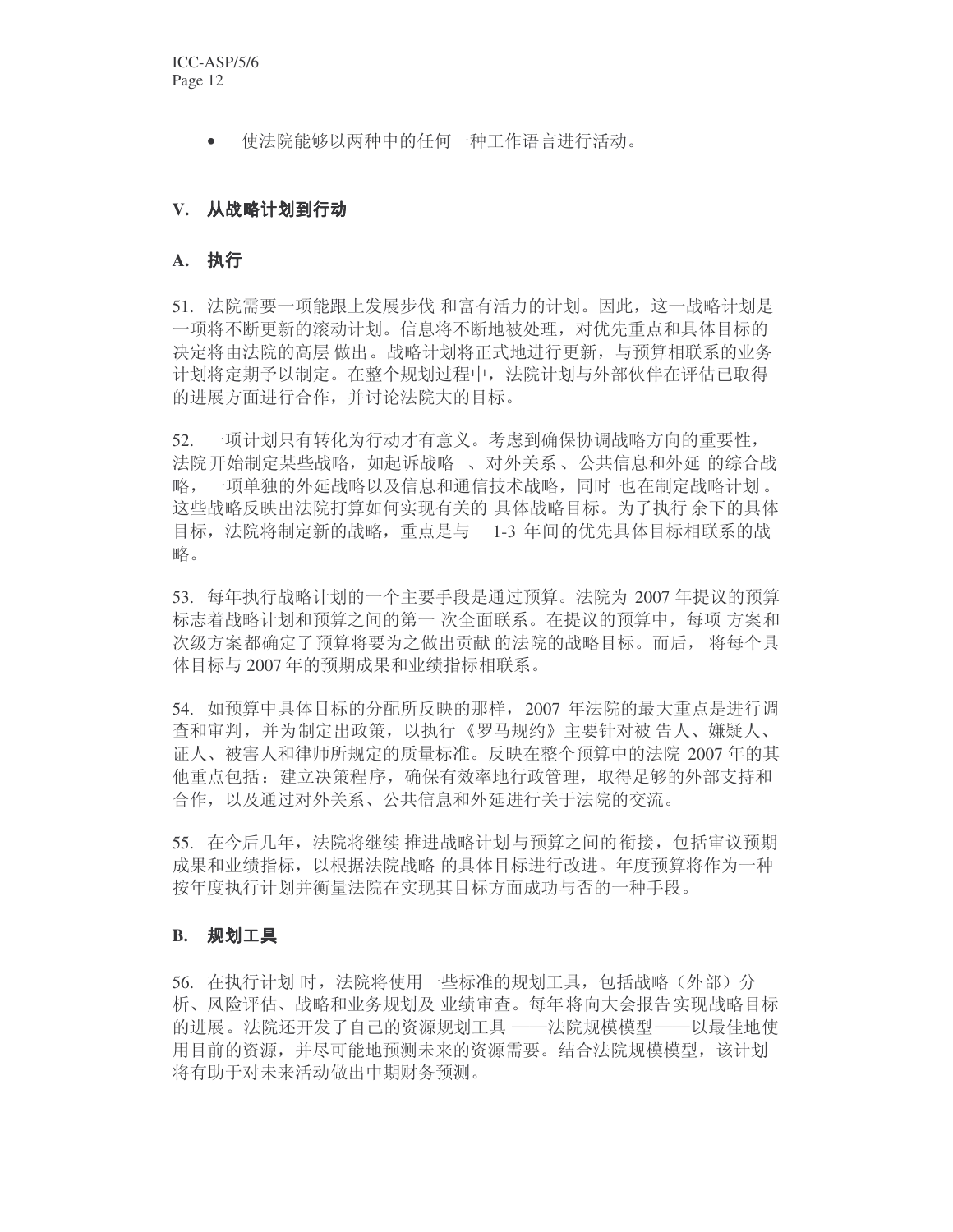## 附件:国际刑事法院的战略目标和目的

|                  | 目的 1: 司法的质量                                                                     | 目的 2: 声誉良好、获得足够支持的机构                                       | 目的 3: 公共行政管理的典范                                                                               |
|------------------|---------------------------------------------------------------------------------|------------------------------------------------------------|-----------------------------------------------------------------------------------------------|
|                  | 根据《罗马规约》和最高法律标准, 进行公正、有效<br>和迅速的公开诉讼,确保所有各方充分行使自身的权<br>利。                       | 进一步提高对法院的意识, 树立对法院的正确理解,<br>并加强对法院的支持。                     | 精简结构和程序, 同时保持灵活性, 保障问责机<br>制, 在一种充满关爱的环境和没有官僚习气的文<br>化中, 依赖完全合格、有积极性的的工作人员,<br>以最少的资源实现预期的成果。 |
|                  | 1. 根据得到的外部合作情况, 在现有新的情势中, 对<br>案件开展 4-6 项新的案件调查和 2 个案件审判。(从<br>2006年7月至2009年7月) | 6. 在受影响的社区树立与法院活动阶段相适应的认识<br>和理解水平。                        | 10. 在充分了解每个机关作用的基础上, 在各机关<br>内及机关之间建立并明确运作良好的决策程序。                                            |
|                  | 2. 建立应对所有安全风险的系统, 努力按照《罗马规<br>约》对所有参与者提供最大限度的安全。                                | 7. 建立针对情势的机制来提供所有必要的合作,特别<br>是在逮捕和移交人员方面。                  | 11. 成为没有官僚主义习气的行政管理机构, 重点<br>是成果而不是过程, 必要时依赖于规章制度来保<br>证权利或最大限度地降低风险。                         |
| 点行动<br>圃<br>年的优先 | 3. 以尊重多样性的方式制定政策,以便遵循《罗马规<br>约》及《程序和证据规则》规定的涉及到诉讼中所有<br>参与者与受法院活动影响的其他人的质量标准。   | 8. 通过加强与利益攸关者的交流和相互理解, 不断地<br>加强对法院的支持,同时强调法院的作用及其独立<br>性。 | 12. 实施一系列相互联系的计划, 以最大限度的效<br>率达到确定的最佳质量水平。                                                    |
| $1-3$            | 4. 完成法院规模模型, 并开始与缔约国大会就法院每<br>年将能够处理的案件数量展开讨论。                                  | 9. 建立和实施一种确保对当地和全球的受众公开所有<br>诉讼的结构。                        | 13. 提交完整、准确和透明的预算建议, 只需缔约<br>国大会对所提议的数额和资源的分配做很小的调<br>整。                                      |
|                  | 5. 为法院资源和活动的不同地域地点制定选择方案,<br>包括对永久办公楼的要求。                                       |                                                            | 14. 招聘具有效率、能力和品格优秀的工作人员,<br>同时考虑到性别、地域和法律体系的代表性。                                              |